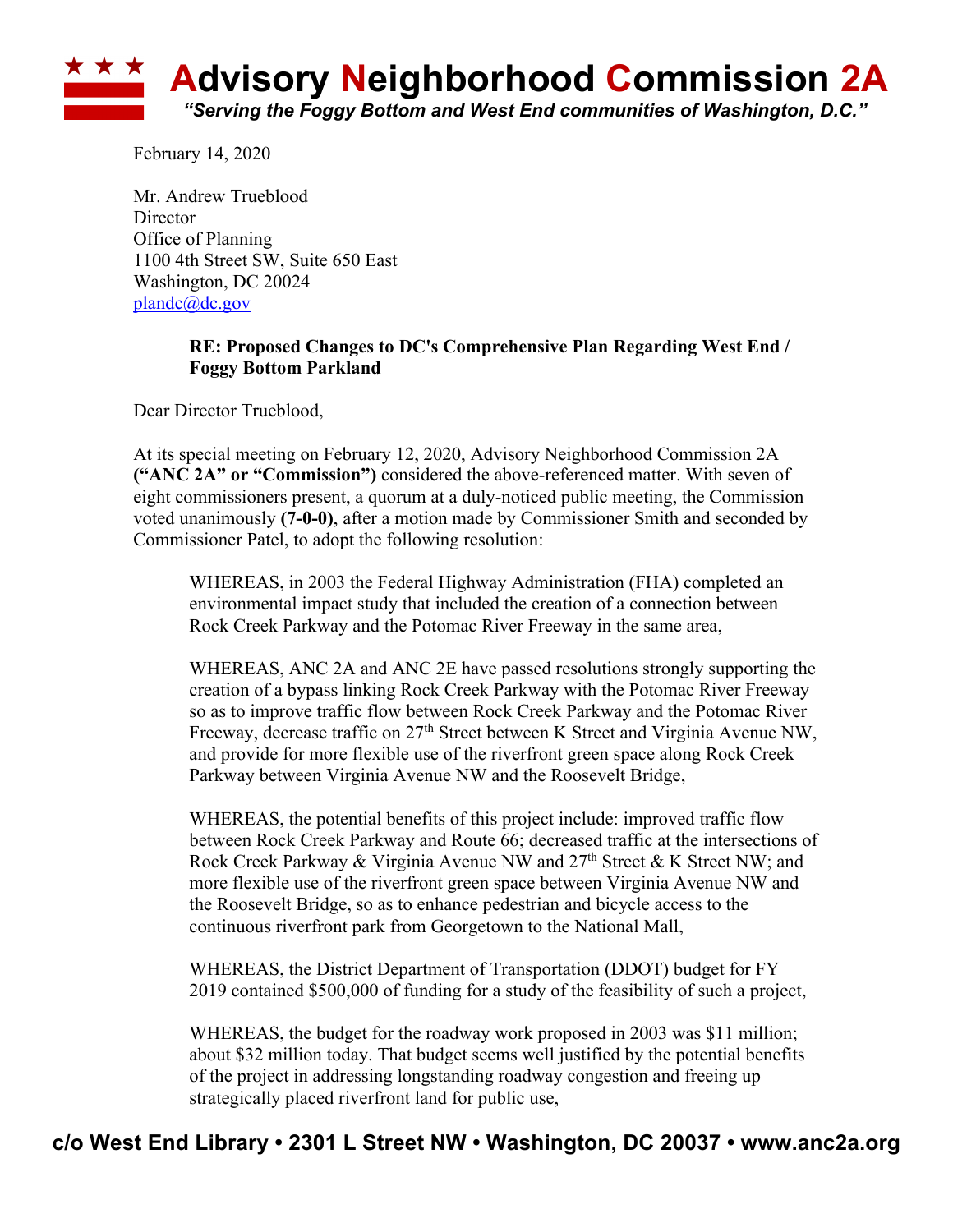## **\* \* \* Advisory Neighborhood Commission 2A**

*"Serving the Foggy Bottom and West End communities of Washington, D.C."*

WHEREAS, the project would be an excellent candidate for national infrastructure investment given that its benefits would accrue not only to the District but also regionally and nationally through improved roadway efficiencies impacting commuters in all of the surrounding jurisdictions who use this busy and congested route on a daily basis, as well as through the addition of a riverfront green space suitable for new national memorials, and

WHEREAS, relevant planners at the National Park Service (NPS) and the Federal Highway Administration (FHWA) recently reviewed the 2003 materials and indicated that the project has significant merit and the cross-jurisdictional nature of the project, involving DC, FHWA, and NPS land, make it highly appropriate for the DC Office of Planning to coordinate such a study.

THEREFORE, BE IT RESOLVED that, with regards to 2115.10 *Policy NNW-2.5.4: West End/Foggy Bottom Parkland*, ANC 2A strongly supports the inclusion of the following into the Comprehensive Plan:

2115.10 *Policy NNW-2.5.4: West End/Foggy Bottom Parkland*

Protect and improve, program activities and maximize the benefits of, all parks and open spaces in this area, including Francis Field, George Washington Circle, Juarez Circle and adjacent open space "islands," Rock Creek Park, Rock Creek Parkway, and Potomac Parkway. The publicly-owned land between M Street, Virginia Avenue, and 26<sup>th</sup> Street, and 29<sup>th</sup> Street NW, which includes both federally-owned and District-owned land, shall be retained as parkland and shall not be used for development or highways. 2115.10

## *NEW ACTION: West End/Foggy Bottom River, Park and Cultural Access Study*

**Study the feasibility of reconfiguring existing transportation infrastructure in the Virginia Avenue Rock Creek corridor so as to create a pedestrian and bicycle mall / park along the Potomac River between K Street NW and the Roosevelt Bridge. The study should examine the possibilities for the creation of new memorials in the resulting park as well as for improved pedestrian and bicycle access to the Kennedy Center, National Mall, Georgetown, Rock Creek Park, and contiguous parkland and green space, while facilitating improved traffic flow and appropriate community development in the area.**

Commissioners William Kennedy Smith (2A04@anc.dc.gov) and Patrick Kennedy  $(2A01@anc.de.gov)$  are the Commission's representatives in this matter.

ON BEHALF OF THE COMMISSION.